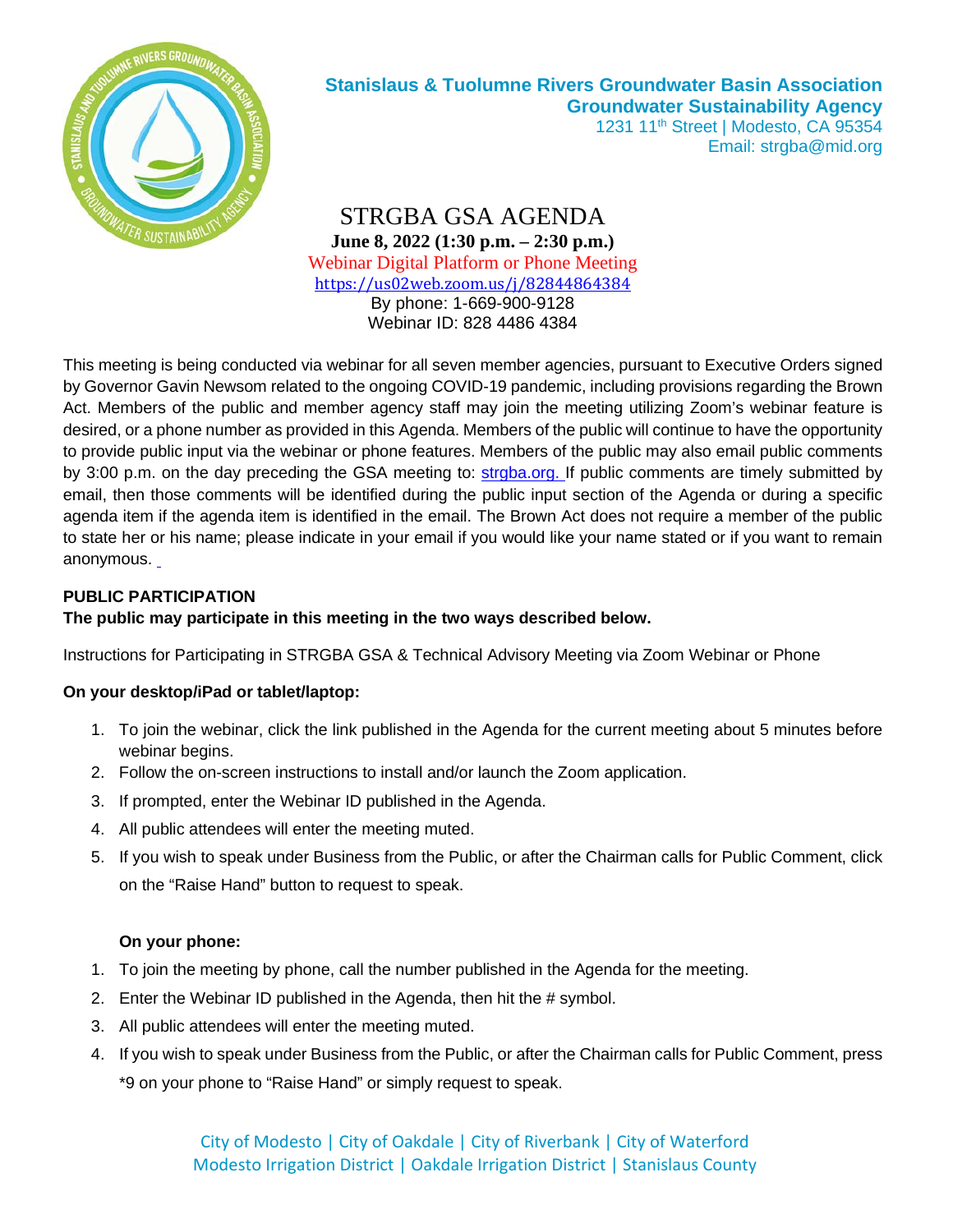

#### **Stanislaus & Tuolumne Rivers Groundwater Basin Association Groundwater Sustainability Agency** 1231 11<sup>th</sup> Street | Modesto, CA 95354 Email: strgba@mid.org

- 1. Call to Order/Welcome and Introductions (Four agencies needed for a quorum)
- 2. Business from the Public Who: Public Expected Outcome: Interested persons are welcome to introduce any topic within the Agency's jurisdiction. Matters presented under this heading may be discussed but no action will be taken by the Agency at this meeting.
- 3. Topic: Approve Meeting Minutes for 5/11/22 [Action Item] Who: Eric Thorburn, Committee Expected Outcome: Approval
- 4. Topic: Remote Teleconferencing Participation [Action Item] Who: Gordon Enas, Committee Expected Outcome: Approval
- 5. Topic: 2023 Operating Budget Who: Gordon Enas, Committee Expected Outcome: Approval
- 6. Topic: Well Permitting Review Process Who: Eric Thorburn, Committee Expected Outcome: Approval
- 7. Topic: Letter of Support City of Modesto's Municipal Groundwater Supply Contamination Prevention and Cleanup Project Who: Miguel Alvarez, Committee Expected Outcome: Approval
- 8. Next Meeting July 13, 2022 at 1:30 p.m. via Zoom
- 9. Items too late for the agenda

City of Modesto | City of Oakdale | City of Riverbank | City of Waterford Modesto Irrigation District | Oakdale Irrigation District | Stanislaus County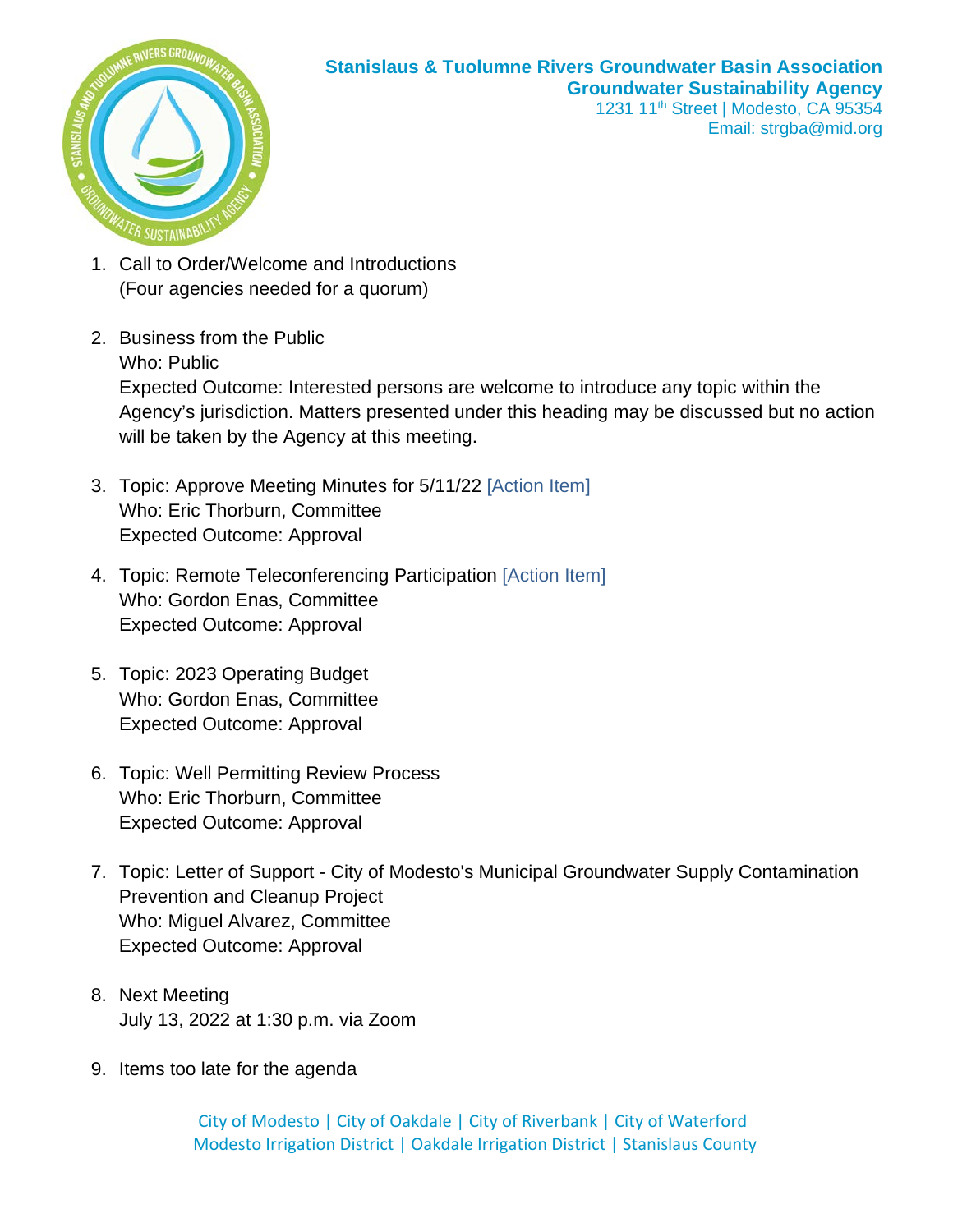

# MEETING MINUTES

**May 11, 2022 (1:30 p.m. – 2:30 p.m.)**

The meeting was called to order at 1:33 p.m.

#### **1. Welcome and Introductions**

|                                     | The following members of the Stanislaus and Tuolumne Rivers Groundwater Basin |
|-------------------------------------|-------------------------------------------------------------------------------|
|                                     | Association Groundwater Sustainability Agency (STRGBA GSA) attended via Zoom: |
| <b>Modesto Irrigation District:</b> | <b>Gordon Enas</b>                                                            |
| Oakdale Irrigation District:        | Eric Thorburn                                                                 |
| City of Oakdale:                    | <b>Michael Renfrow</b>                                                        |
| City of Waterford:                  | <b>Michael Pitcock</b>                                                        |
| <b>Stanislaus County:</b>           | <b>Christy McKinnon</b>                                                       |
|                                     |                                                                               |

#### **Other Attendees:**

| Phyllis Stanin, Todd Groundwater | Samantha Wookey, MID   |  |  |
|----------------------------------|------------------------|--|--|
| Liz Elliott, Todd Groundwater    | Doug Maner             |  |  |
| <b>Hilary Reinhard</b>           | <b>Stacy Henderson</b> |  |  |
| <b>Alexis Stevens</b>            | <b>Bill Hudelson</b>   |  |  |
| <b>Dennis Wittchow</b>           | Samantha Wookey        |  |  |
| <b>Peter Drekmeier</b>           | <b>Valerie Kincaid</b> |  |  |
| John Davids                      | Allison & Dave Boucher |  |  |
| Lucas Hayes                      | V.A. Rodden            |  |  |

# **2. Business from the Public** N/A

**3. Remote Teleconferencing Participation [Action item]**

Enas moved, 2nd by Pitcock, to approve remote teleconferencing participation. Motion carried.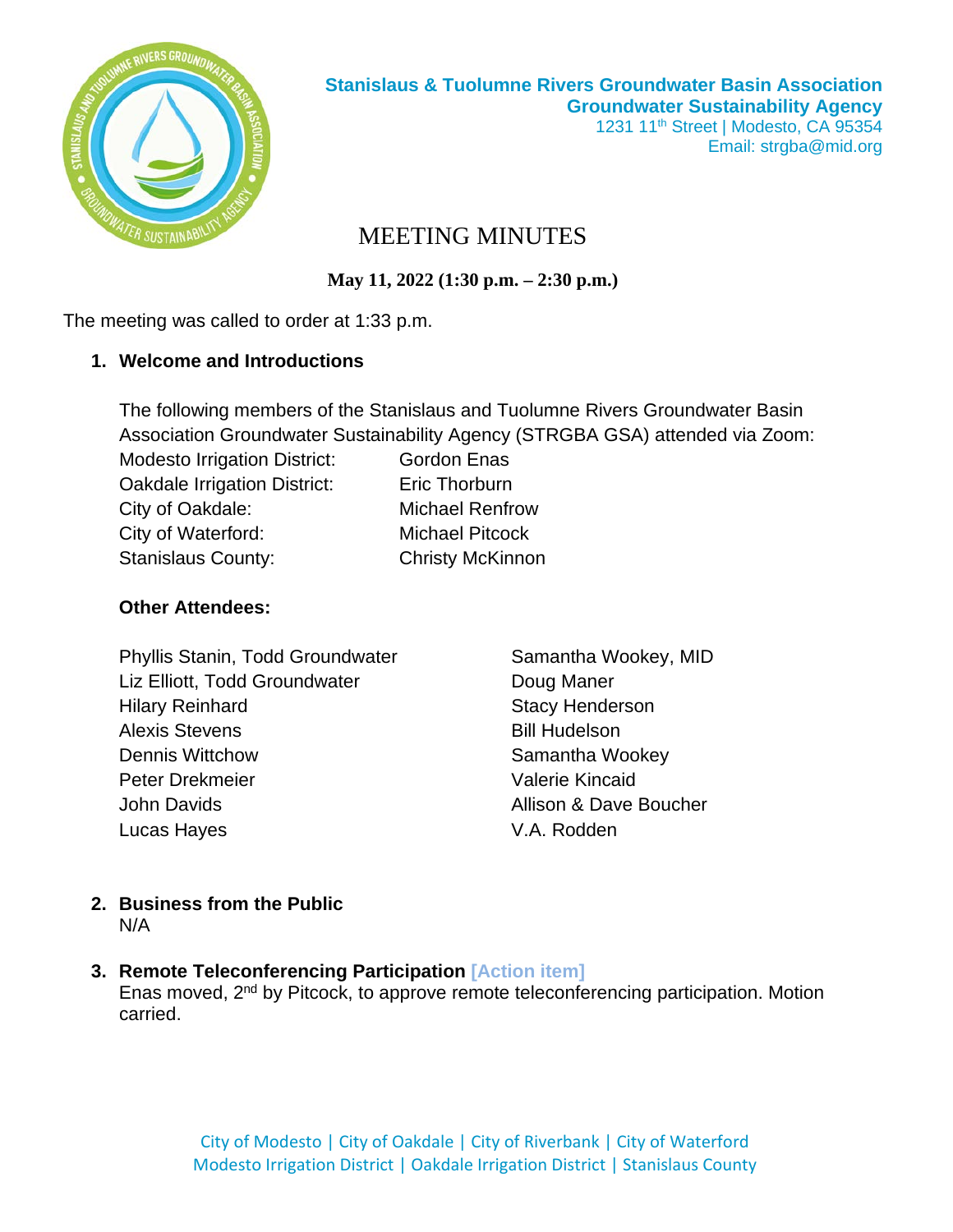

#### **Stanislaus & Tuolumne Rivers Groundwater Basin Association Groundwater Sustainability Agency** 1231 11<sup>th</sup> Street | Modesto, CA 95354

Email: strgba@mid.org

#### **4. Approve 3/30/22 Meeting Minutes [Action item]**

Pitcock moved, 2<sup>nd</sup> by Enas, to approve 3/30/22 meeting minutes. Motion carried.

### **5. 2023 Operating Budget**

Enas reported that the draft operating budget for 2023 is included in the meeting handouts. The 2023 budget will be approved at the June 2022 STRGBA GSA meeting, so any comments on budget are due prior to the meeting.

#### **6. Well Permitting Review Process**

Thorburn reported that the GSA, in response to Governor Newsom's March 28, 2022, Executive Order N-7-22 associated with the extreme and expanding drought conditions across the State, is developing a Well Permit Acknowledgment form which will be submitted to Stanislaus County to be included in the well permit approval process. A draft of the form is included in the meeting handouts.

- $\triangleright$  Maner expressed his concerns with the well permit acknowledgment form since it is the GSA's responsibility to protect the groundwater basin and ensure Stanislaus County is complying with the current regulations.
- $\triangleright$  Thorburn stated that the County is the permitting agency and the GSA is not responsible for issuing permits.
- $\triangleright$  McKinnon stated that Stanislaus County will continue to comply with the current well permitting process which includes reviewing all plans before issuing any well permits, but they will look to the GSA to determine if the new well is consistent with the GSP.
- $\triangleright$  Kincade mentioned that SGMA gives GSA's the authority to manage and monitor the groundwater basin, but authority to issue well permits remains with County. The executive order requires a consistency determination be made by the GSA and is mainly to insure communication between the GSA and well-permitee.

### **7. GSP Review Comments**

Stanin reported that DWR has completed their 75-day public review period for the GSP. DWR received three comment letters, but no formal response is required by the GSA.

### **8. Next meeting**

June 8, 2022 at 1:30 p.m. via Zoom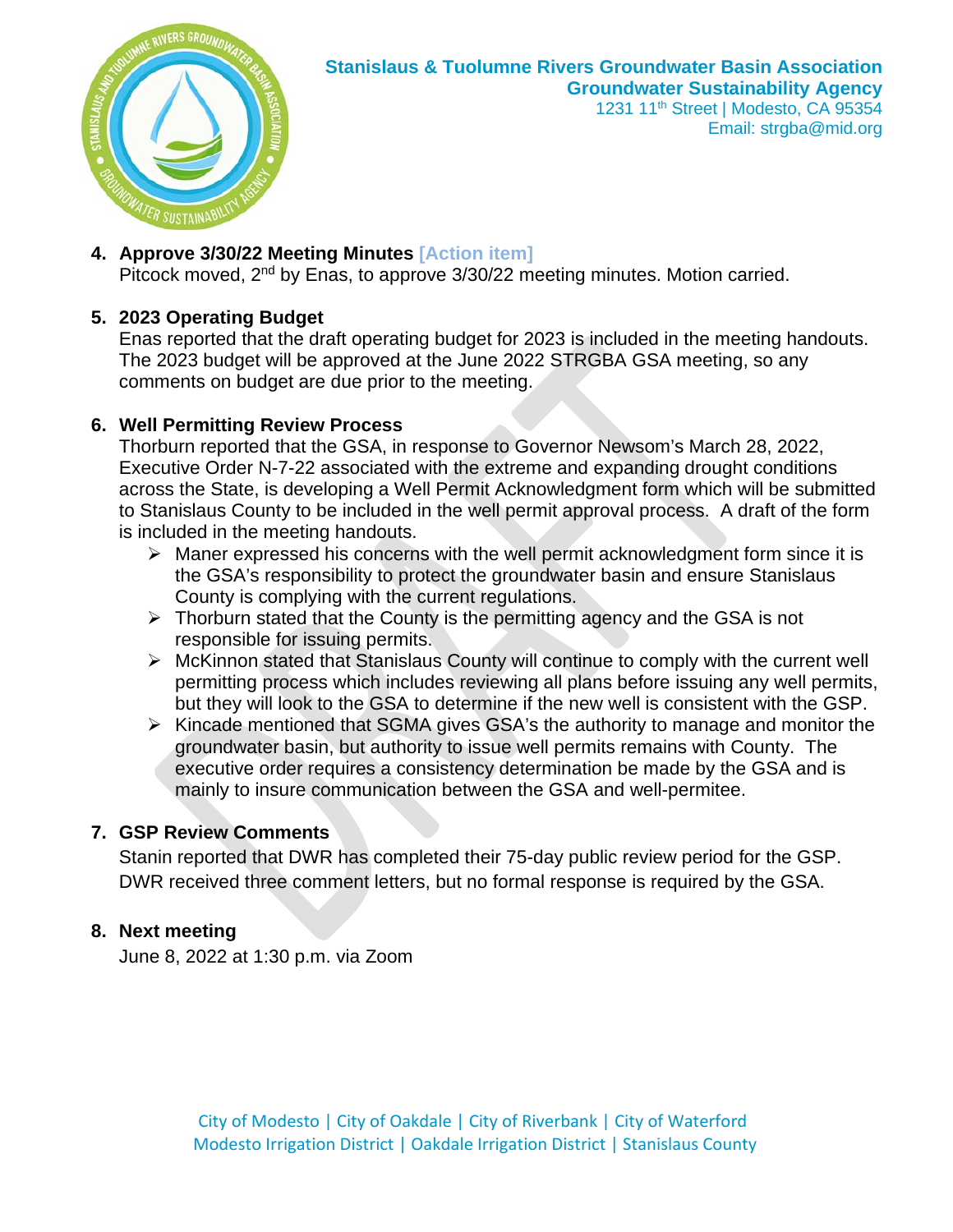

**GSA Meeting Date:** June 8, 2022

| Subject:                                    | Brown Act Provisions for Remote Teleconferencing Participation in Meetings<br>during a Declared State of Emergency.                                                                                                                                                                                                                                                                                                                                                                                                                                                                                                                                                                                                                                                                                                                                                                                                                                                                   |
|---------------------------------------------|---------------------------------------------------------------------------------------------------------------------------------------------------------------------------------------------------------------------------------------------------------------------------------------------------------------------------------------------------------------------------------------------------------------------------------------------------------------------------------------------------------------------------------------------------------------------------------------------------------------------------------------------------------------------------------------------------------------------------------------------------------------------------------------------------------------------------------------------------------------------------------------------------------------------------------------------------------------------------------------|
| Recommended<br><b>Action:</b>               | Resolution approving and confirming a Continuing State of Emergency Arising<br>from the STRGBA GSA's Emergency Declaration During March 2020 (and<br>Subsequent State and County Orders) due to the COVID-19 Pandemic and<br>Further Authorizing Remote Conference Meetings of the STRGBA GSA's<br>Governing Body Pursuant to the Provisions of the Brown Act and Duly Issued<br>Laws and Orders from the State Related to the Pandemic and Operations for<br>Governing Body Meetings.                                                                                                                                                                                                                                                                                                                                                                                                                                                                                                |
| <b>Background and</b><br><b>Discussion:</b> | All meetings of the STRGBA GSA are open and public, as required by the Ralph<br>M. Brown Act (Cal. Gov. Code 54950 - 54963) and related state laws and<br>orders, so that any member of the public may attend either virtually or in-<br>person as the case may be to participate and watch the GSA's governing body<br>conduct GSA business.                                                                                                                                                                                                                                                                                                                                                                                                                                                                                                                                                                                                                                         |
|                                             | The Brown Act makes provisions for remote teleconferencing participation in<br>meetings by members of a governing body, without compliance with the<br>requirements of Government Code section 54953(b)(3), subject to the<br>existence of certain conditions, such as when a state of emergency is declared<br>by the Governor pursuant to Government Code section 8625, proclaiming the<br>existence of conditions of disaster or of extreme peril to the safety of persons<br>and property within the state caused by conditions as described in<br>Government Code section 8558. It is further required that state or local<br>officials have imposed or recommended measures to promote social<br>distancing, or, the governing body meeting in person would present imminent<br>risks to the health and safety of attendees.<br>Such conditions now exist in the STRGBA GSA, specifically, a State of<br>Emergency has been proclaimed pursuant to Government Code Section 8625 |
|                                             | that the COVID-19 Pandemic has strained the State's healthcare system and<br>workforce and that state and local health departments must use all available<br>preventative measures to combat the spread of COVID-19. As a consequence<br>of the declared emergency, the STRGBA GSA does hereby find that the<br>governing body of the STRGBA GSA shall conduct their meetings without<br>compliance with paragraph (3) of subdivision (b) of Government Code section<br>54953, as authorized by subdivision (e) of section 54953, and that such<br>governing bodies shall comply with the requirements to provide the public<br>with access to the meetings as prescribed in paragraph (2) of subdivision (e) of<br>section 54953.                                                                                                                                                                                                                                                    |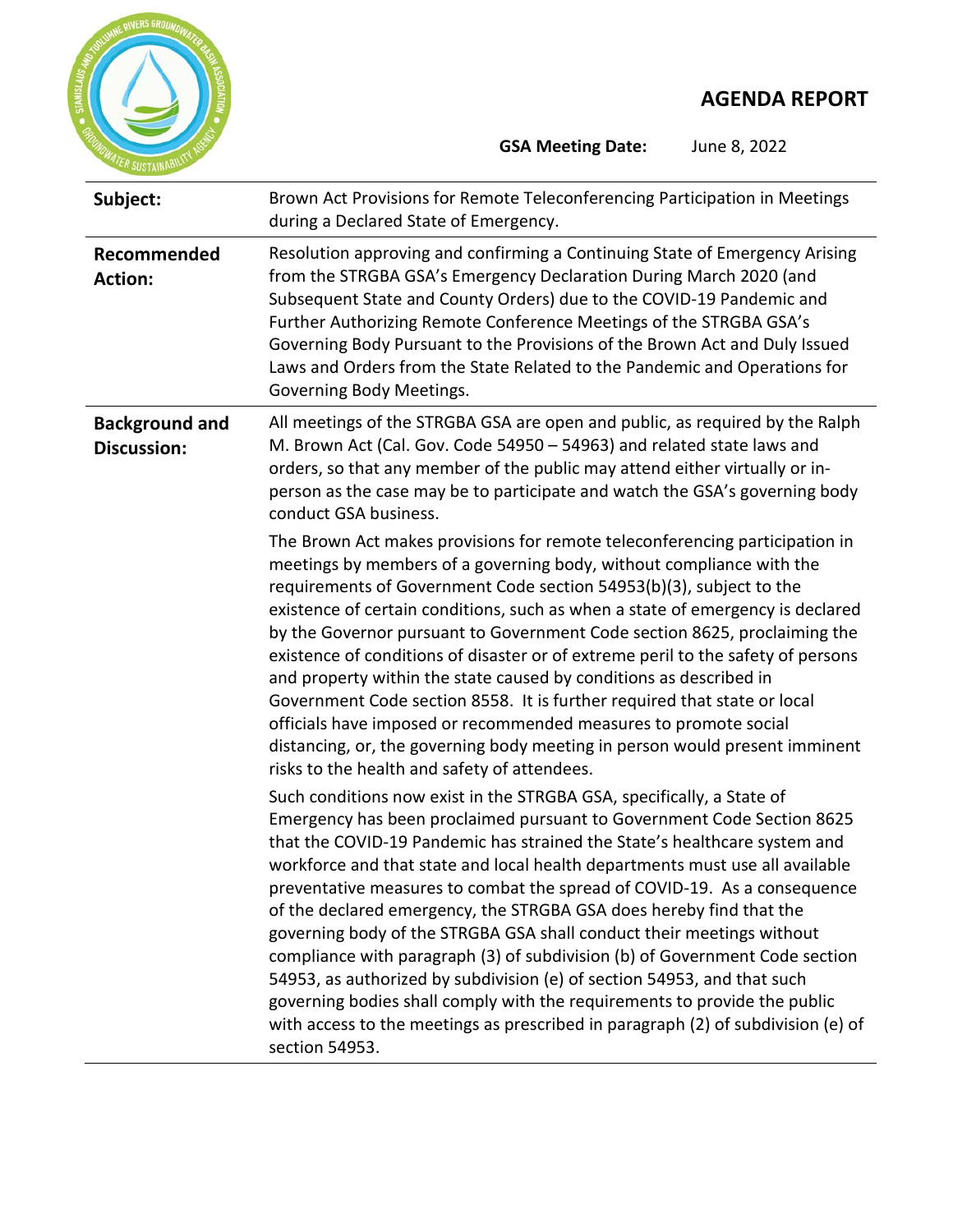| <b>Alternatives, Pros</b><br>and Cons of Each | Pros: Allow GSA meetings to continue to meet while taking all available<br>preventative measures to combat the spread of COVID-19.                                                                                                                                                                                                                                                                                                                                                                                                     |  |
|-----------------------------------------------|----------------------------------------------------------------------------------------------------------------------------------------------------------------------------------------------------------------------------------------------------------------------------------------------------------------------------------------------------------------------------------------------------------------------------------------------------------------------------------------------------------------------------------------|--|
| <b>Alternative:</b>                           | Cons: Requiring GSA meetings to be held in-person would violate the<br>proclaimed State of Emergency and potentially expose meeting attendees to<br>COVID-19.                                                                                                                                                                                                                                                                                                                                                                          |  |
| <b>Concurrence:</b>                           | The actions proposed by this resolution have already been adopted by several<br>of the GSA member agencies.                                                                                                                                                                                                                                                                                                                                                                                                                            |  |
| <b>Fiscal Impact:</b>                         | Since the GSA is currently holding all meetings by remote conferencing, the<br>resolution will create no new or additional fiscal impact.                                                                                                                                                                                                                                                                                                                                                                                              |  |
| <b>Recommendation:</b>                        | Resolution making the following determination:                                                                                                                                                                                                                                                                                                                                                                                                                                                                                         |  |
|                                               | Section 1. Recitals. The Recitals set forth in the attached resolution are true<br>and correct and are incorporated into this Resolution by this reference.                                                                                                                                                                                                                                                                                                                                                                            |  |
|                                               | Section 2. Proclamation of Local Emergency. The Governing Body hereby<br>proclaims that a local emergency exists throughout the GSA, and that the<br>governing body meeting in person could present imminent risks to the health<br>and safety of attendees due to the prevalence of the COVID-19 Pandemic in<br>Stanislaus County and the State of California, such that the GSA reserves the<br>right to continue virtual meetings and/or conduct in-person meetings<br>consistent with local health guidance or duly issued orders. |  |
|                                               | Section 3. Remote Teleconference Meetings. The Governing Body and its<br>Chairman and designees of the GSA are hereby authorized and directed to<br>take all actions necessary to carry out the intent and purpose of this<br>Resolution including, conducting open and public meetings in accordance with<br>Government Code section 54953(e) and other applicable provisions of the<br>Brown Act.                                                                                                                                    |  |
|                                               | Section 4. Effective Date of Resolution. This Resolution shall take effect<br>immediately upon its adoption and shall be effective until the earlier of (i) July<br>13, 2022, or (ii) such time the Governing Body adopts a subsequent resolution<br>in accordance with Government Code section 54953(e)(3) to extend the time<br>during which the Governing Body of the GSA may continue to teleconference<br>without compliance with paragraph (3) of subdivision (b) of section 54953.                                              |  |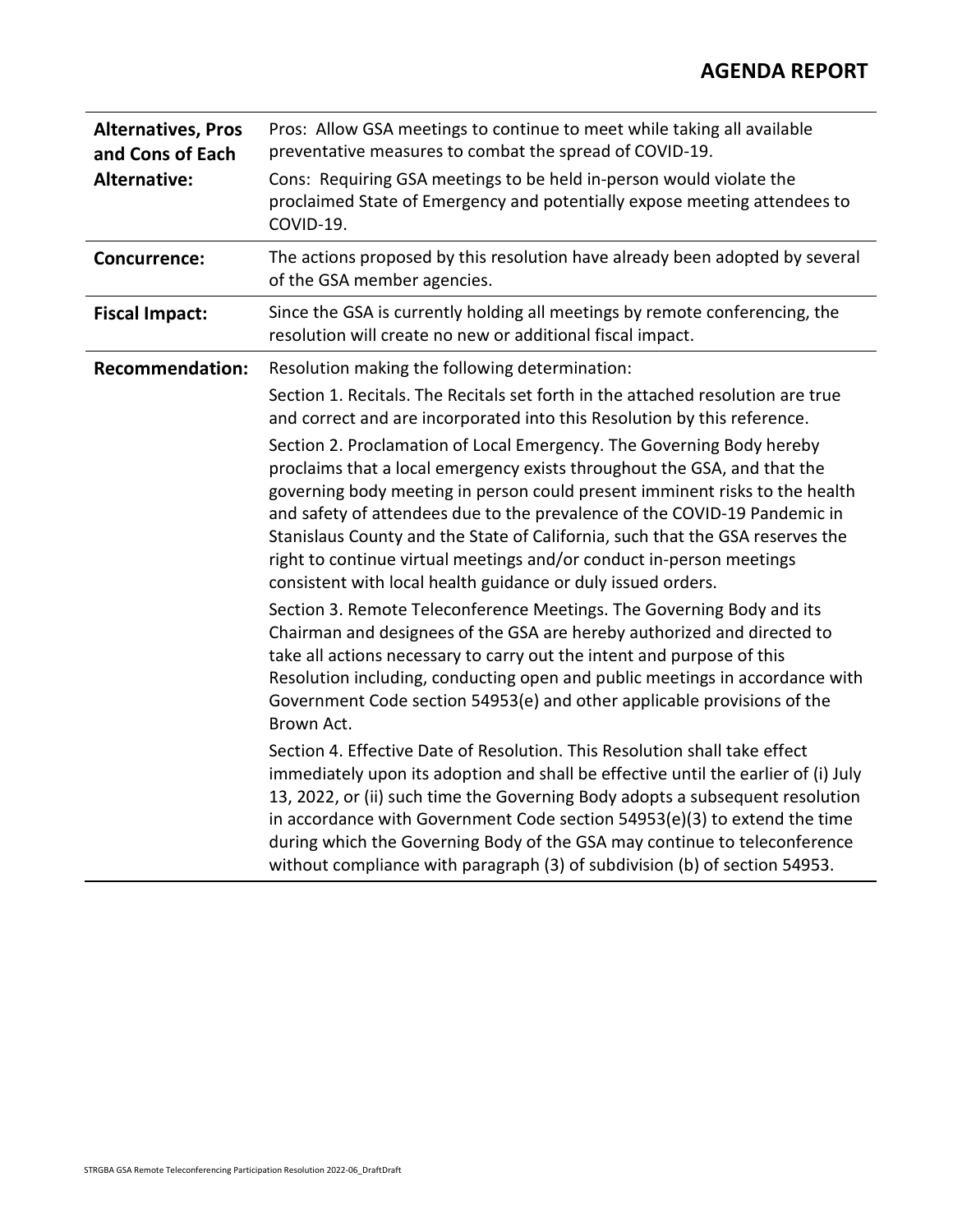# **Attachments:** Supporting documents attached:

 $\boxtimes$  Resolution  $\Box$  Presentation  $\Box$  Other supporting docs  $\Box$  None attached

*Note: Original contracts and agreements are housed in the GSA Secretary's Office, phone (209) 526-7360.*

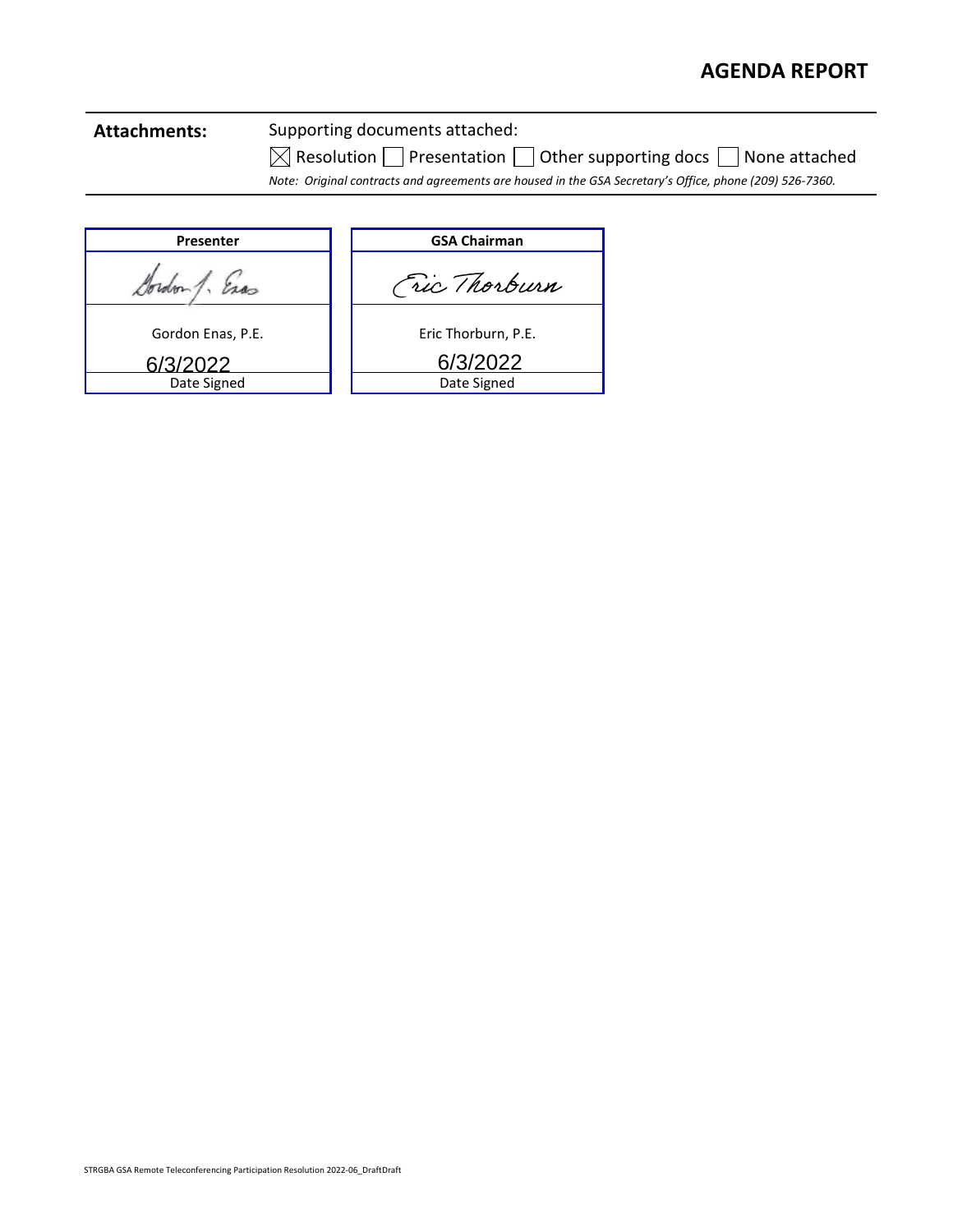#### **D R A F T**

#### **RESOLUTION NO. 2022-06**

#### **RESOLUTION CONFIRMING A CONTINUING STATE OF EMERGENCY ARISING FROM THE STATE OF CALIFORNIA AND STANISLAUS COUNTY ORDERS DUE TO THE COVID-19 PANDEMIC AND FURTHER AUTHORIZING REMOTE CONFERENCE MEETINGS OF THE STRGBA GSA'S GOVERNING BODY PURSUANT TO THE PROVISIONS OF THE BROWN ACT AND DULY ISSUED LAWS AND ORDERS FROM THE STATE RELATED TO THE PANDEMIC AND OPERATIONS FOR GOVERNING BODY MEETINGS.**

WHEREAS, the STRGBA GSA is committed to preserving and nurturing public access and participation in meetings of its governing body; and

WHEREAS, all meetings of the STRGBA GSA are open and public, as required by the Ralph M. Brown Act (Cal. Gov. Code 54950 – 54963) and related state laws and orders, so that any member of the public may attend either virtually or in-person as the case may be to participate and watch the GSA's governing body conduct GSA business; and

WHEREAS, the Brown Act, Government Code section 54953(e), makes provisions for remote teleconferencing participation in meetings by members of a legislative body, without compliance with the requirements of Government Code section 54953(b)(3), subject to the existence of certain conditions; and

WHEREAS, a required condition is that a state of emergency is declared by the Governor pursuant to Government Code section 8625, proclaiming the existence of conditions of disaster or of extreme peril to the safety of persons and property within the state caused by conditions as described in Government Code section 8558; and

WHEREAS, a proclamation is made when there is an actual incident, threat of disaster, or extreme peril to the safety of persons and property within the jurisdictions that are within the GSA's boundaries, caused by natural, technological, or human-caused disasters; and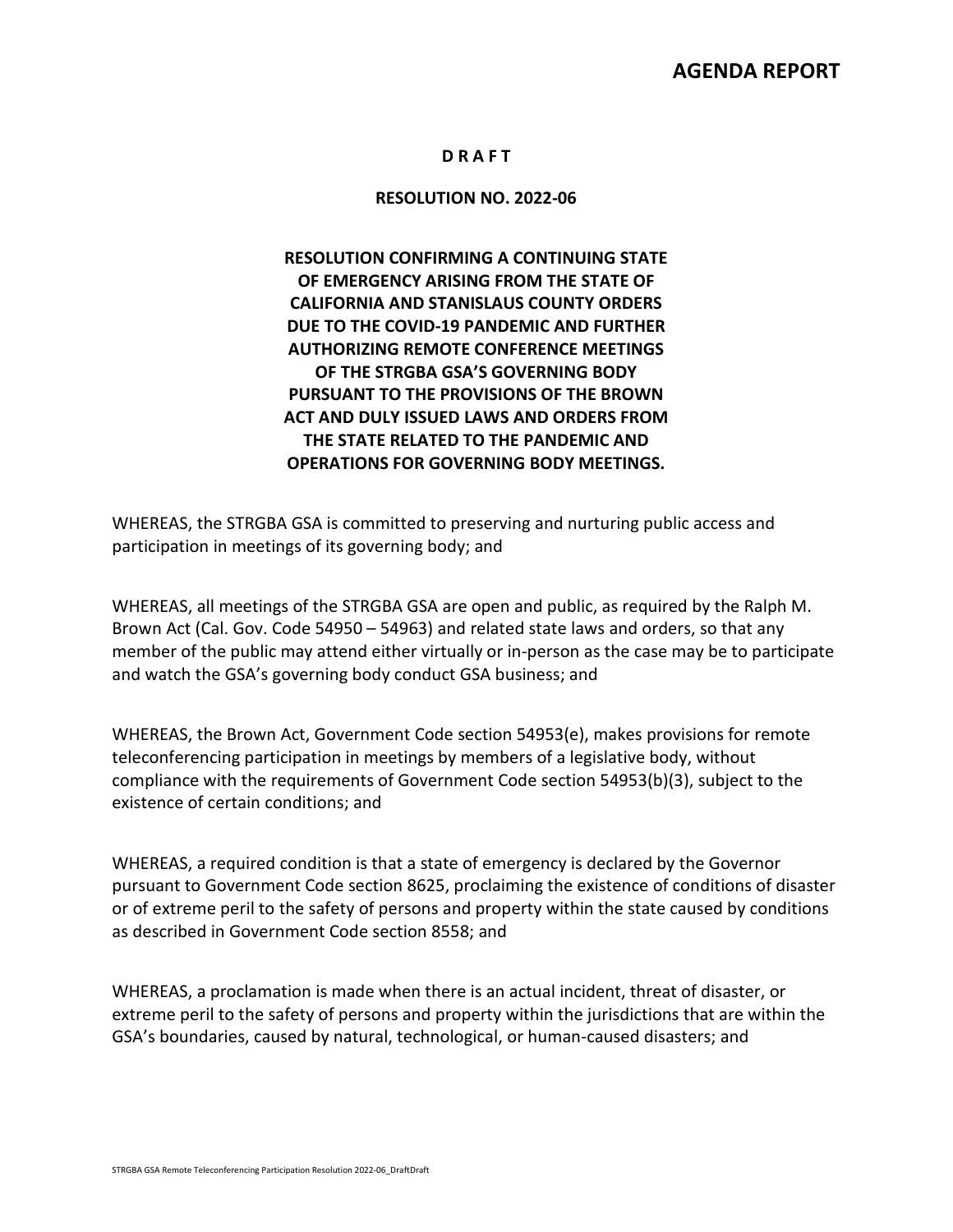WHEREAS, it is further required that state or local officials have imposed or recommended measures to promote social distancing, or, the legislative body meeting in person would present imminent risks to the health and safety of attendees; and

WHEREAS, such conditions now exist in the GSA, specifically, a State of Emergency has been proclaimed pursuant to Government Code Section 8625 that the COVID-19 Pandemic has strained the State's healthcare system and workforce and that state and local health departments must use all available preventative measures to combat the spread of COVID-19; and

WHEREAS, as a consequence of the declared emergency, the STRGBA GSA does hereby find that the governing body of the GSA shall conduct their meetings without compliance with paragraph (3) of subdivision (b) of Government Code section 54953, as authorized by subdivision (e) of section 54953, and that such legislative bodies shall comply with the requirements to provide the public with access to the meetings as prescribed in paragraph (2) of subdivision (e) of section 54953; and

WHEREAS, the GSA reserves the option to attend in-person meetings consistent with local health officer directives or to continue a practice of remote meetings that still allow multiple options for public participation.

NOW, THEREFORE, THE GOVERNING BODY OF THE STANISLAUS AND TUOLUMNE RIVERS GROUNDWATER BASIN ASSOCIATION GROUNDWATER SUSTAINABILITY AGENCY DOES HEREBY RESOLVE AS FOLLOWS:

Section 1. Recitals. The Recitals set forth above are true and correct and are incorporated into this Resolution by this reference.

Section 2. Proclamation of Local Emergency. The Governing Body hereby proclaims that a local emergency exists throughout the GSA, and that the governing body meeting in person could present imminent risks to the health and safety of attendees due to the prevalence of the COVID-19 Pandemic in Stanislaus County and the state, such that the GSA reserves the right to continue virtual meetings and/or conduct in-person meetings consistent with local health guidance or duly issued orders.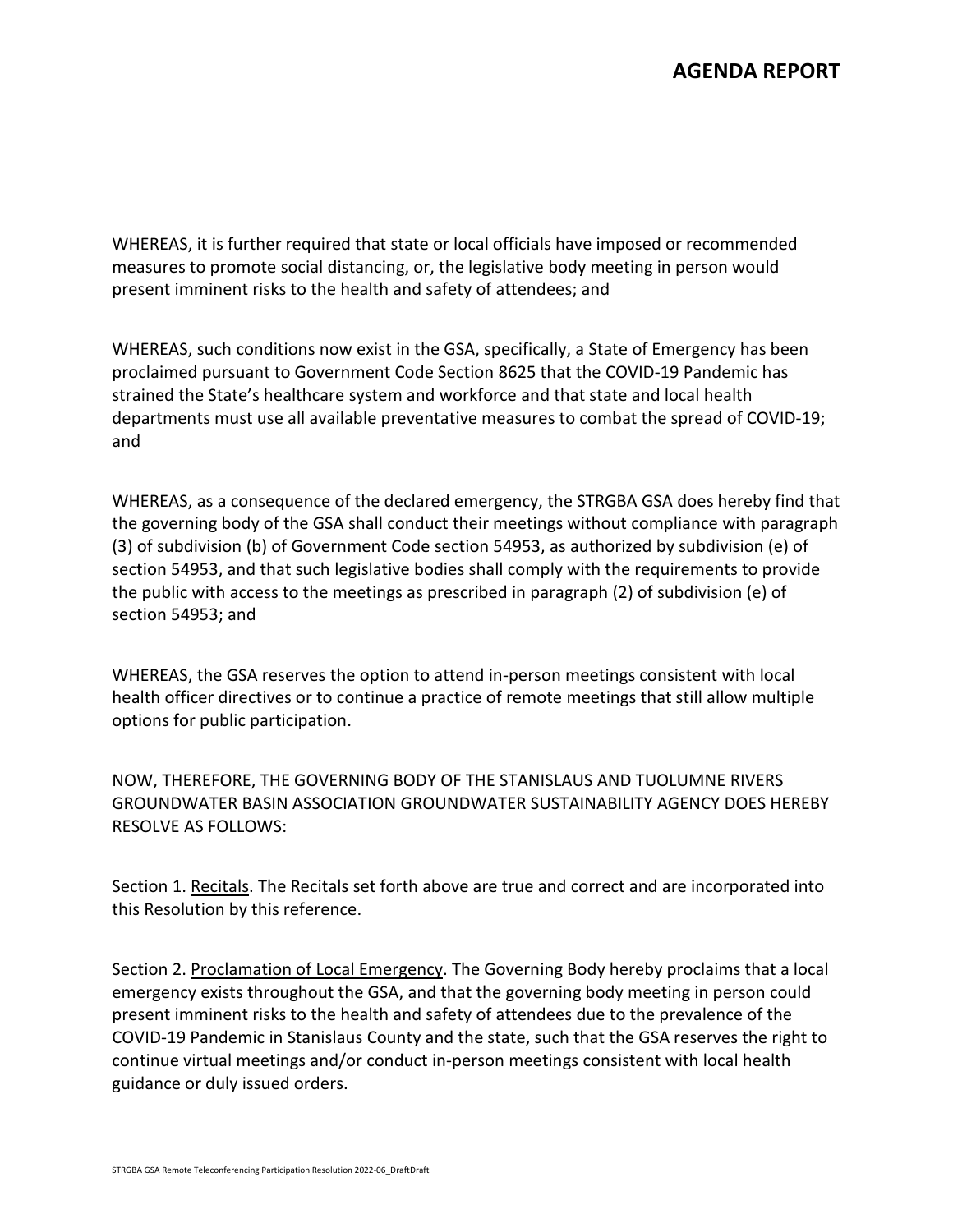Section 3. Remote Teleconference Meetings. The governing body and its Chairman and designees of the GSA are hereby authorized and directed to take all actions necessary to carry out the intent and purpose of this Resolution including, conducting open and public meetings in accordance with Government Code section 54953(e) and other applicable provisions of the Brown Act.

Section 4. Effective Date of Resolution. This Resolution shall take effect immediately upon its adoption and shall be effective until the earlier of (i) July 13, 2022, or (ii) such time the Governing Body adopts a subsequent resolution in accordance with Government Code section 54953(e)(3) to extend the time during which the legislative bodies of the GSA may continue to teleconference without compliance with paragraph (3) of subdivision (b) of section 54953.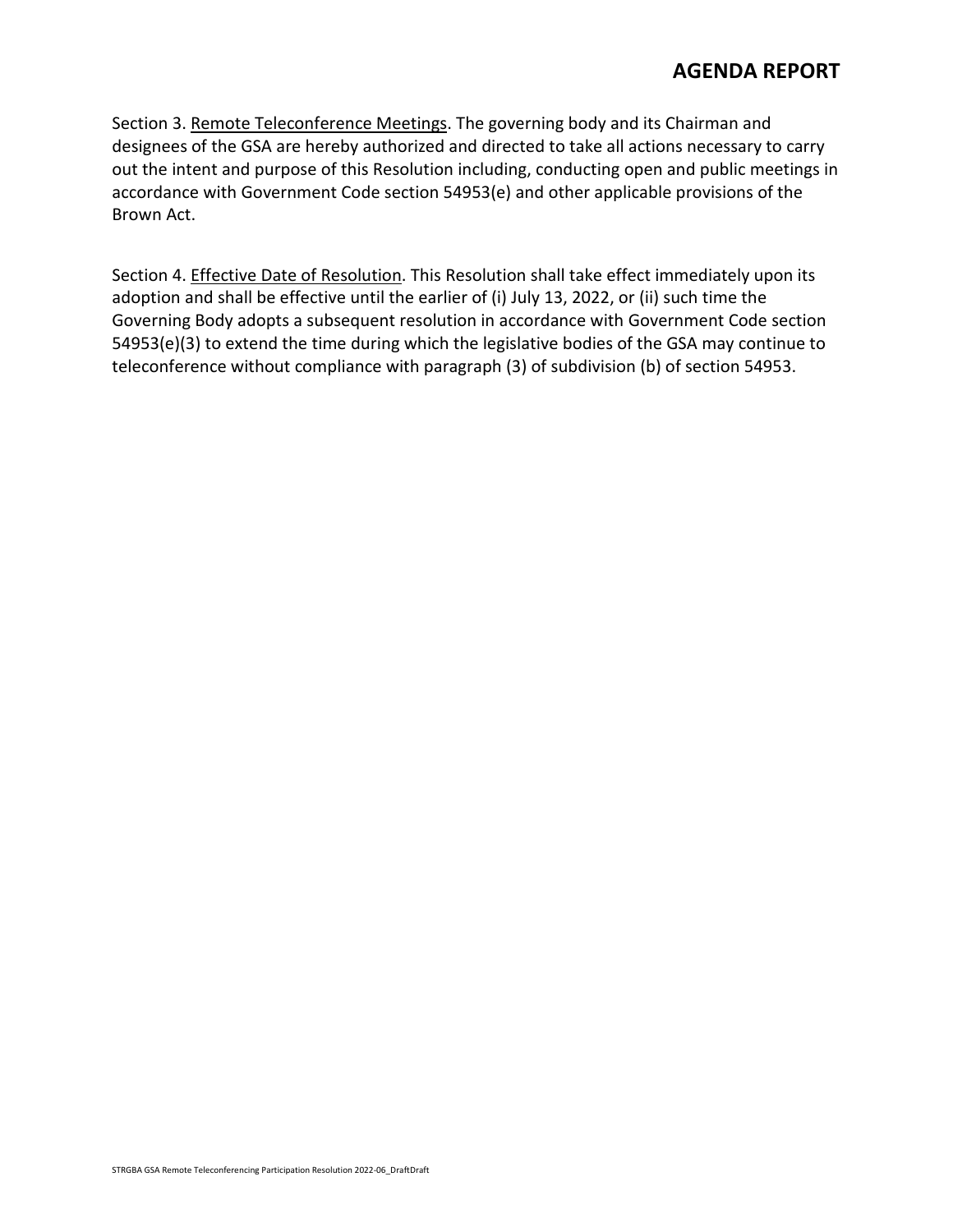# Stanislaus and Tuolumne Rivers Groundwater Basin Association Groundwater Sustainability Agency

# 2023 OPERATING BUDGET

| <b>OPERATING EXPENSES</b>         | <b>ESTIMATED</b> | <b>ACTUAL</b> | <b>DIFFERENCE</b> |
|-----------------------------------|------------------|---------------|-------------------|
| Administration                    | 10,000.00        | 0.00          | 10,000.00         |
| <b>Annual Report</b>              | 75,000.00        | 0.00          | 75,000.00         |
| <b>Grant Proposal Preparation</b> | 25,000.00        | 0.00          | 25,000.00         |
| Insurance                         | 1,500.00         | 0.00          | 1,500.00          |
| Legal and auditing                | 20,000.00        | 0.00          | 20,000.00         |
| Model Update                      | 50,000.00        | 0.00          | 50,000.00         |
| Monitoring Wells                  | 4,500.00         | 0.00          | 4,500.00          |
| Public Outreach                   | 5,000.00         | 0.00          | 5,000.00          |
| <b>Website Maintenance</b>        | 5,000.00         | 0.00          | 5,000.00          |
| Data Management System            | 10,000.00        | 0.00          | 10,000.00         |
|                                   |                  |               | 0.00              |
|                                   |                  |               | 0.00              |
|                                   |                  |               | 0.00              |
|                                   |                  |               | 0.00              |
|                                   |                  |               | 0.00              |
|                                   |                  |               | 0.00              |
|                                   |                  |               | 0.00              |
|                                   |                  |               | 0.00              |
|                                   |                  |               | 0.00              |
|                                   |                  |               | 0.00              |
| <b>Total Operating Expenses</b>   | 206,000.00       | 0.00          | 206,000.00        |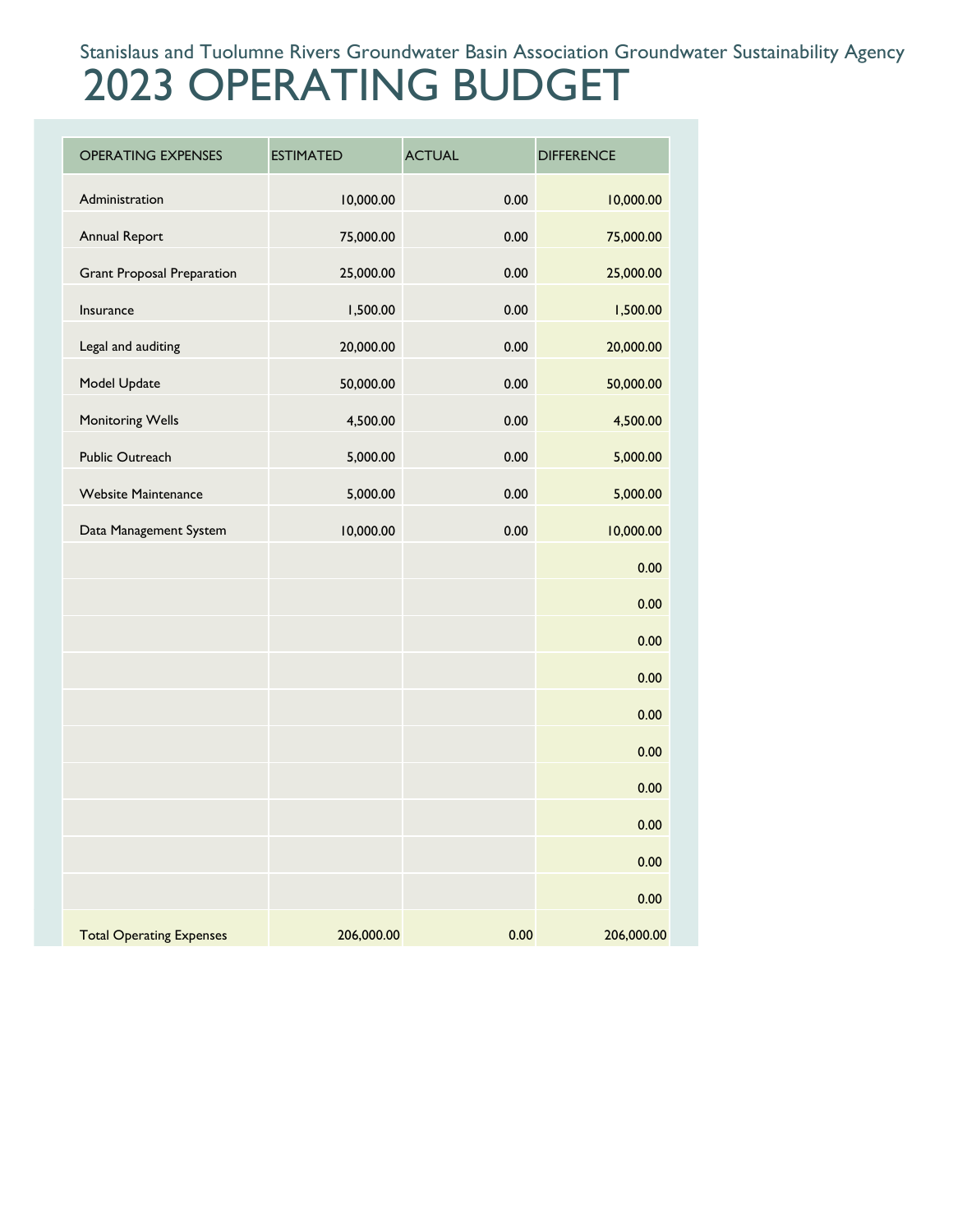#### **DRAFT** VERIFICATION BY STRGBA GSA OF GROUNDWATER WELL PERMIT IN ACCORDANCE WITH EXECUTIVE ORDER N-7-22

On March 28, 2022, Governor Newsom issued Executive Order N-7-22 associated with the extreme and expanding drought conditions across the State. Among other things, the Executive Order states: "To protect health, safety, and the environment during this drought emergency, a county, city, or other public agency shall not: Approve a permit for a new groundwater well or for alteration of an existing well in a basin subject to the Sustainable Groundwater Management Act and classified as medium- or high-priority without first obtaining written verification from a Groundwater Sustainability Agency managing the basin or area of the basin where the well is proposed to be located that groundwater extraction by the proposed well would not be inconsistent with any applicable Groundwater Sustainability Plan adopted by that Groundwater Sustainability Agency and would not decrease the likelihood of achieving a sustainability goal for the basin covered by such a plan."

The Stanislaus and Tuolumne Rivers Groundwater Basin Association Groundwater Sustainability Agency ("STRGBA GSA") and the Tuolumne County Groundwater Sustainability Agency ("Tuolumne GSA") adopted the Modesto Subbasin Groundwater Sustainability Plan ("GSP") for the San Joaquin Valley -Modesto Subbasin ("Basin"). The Basin is designated as "high-priority" by the Department of Water Resources and lies within portions of Stanislaus County and Tuolumne County. The STRGBA GSA is the exclusive groundwater sustainability agency ("GSA") for the portion of the Basin in Stanislaus County, while the Tuolumne GSA is the exclusive GSA for the portion of the Basin in Tuolumne County. The GSP sets sustainable management criteria and defines projects and management actions to achieve its sustainability goals.

Applicant has submitted Well Application No. XXXX ("Application") to Stanislaus County for review. The Application requests a permit to construct, modify, or repair a groundwater well in the portion of the Basin subject to the STRGBA GSA's groundwater management authority under the Sustainable Groundwater Management Act ("SGMA"). Among other things, under SGMA, the STRGBA GSA has the authority to regulate, limit, or suspend extractions from any groundwater well constructed, modified, or repaired pursuant to this permit. (See Wat. Code, § 10726.4(a)(2).)

In accordance with the Executive Order N-7-22, Stanislaus County has requested the STRGBA GSA's review of the Application. Based upon the information provided and the analysis undertaken, the STRGBA GSA verifies the actions contemplated in the Application would not be inconsistent with the GSP and would not decrease the likelihood of achieving the sustainability goals for the Basin defined in the GSP so long as any activities undertaken pursuant to any permit issued as a result of the Application, including, but not limited to, extraction of groundwater from the Basin from any well constructed, modified, or repaired, are undertaken in compliance with the GSP in its current form and as subsequently modified or amended, including, but not limited to, all sustainability criteria identified in the GSP and all projects and management actions undertaken pursuant to the GSP.

By supplying this Verification, the STRGBA GSA does not warrant or guarantee that any permit issued as a result of the Application ensures Applicant's ability to extract any specific amount of groundwater from the Basin now or in the future, or the maintenance of any defined water level or water quality in the Basin.

The STRGBA GSA is not responsible for or otherwise liable for any fees, costs, damages, investments, or payments related to any groundwater well permitted as a result of the Application, including, but not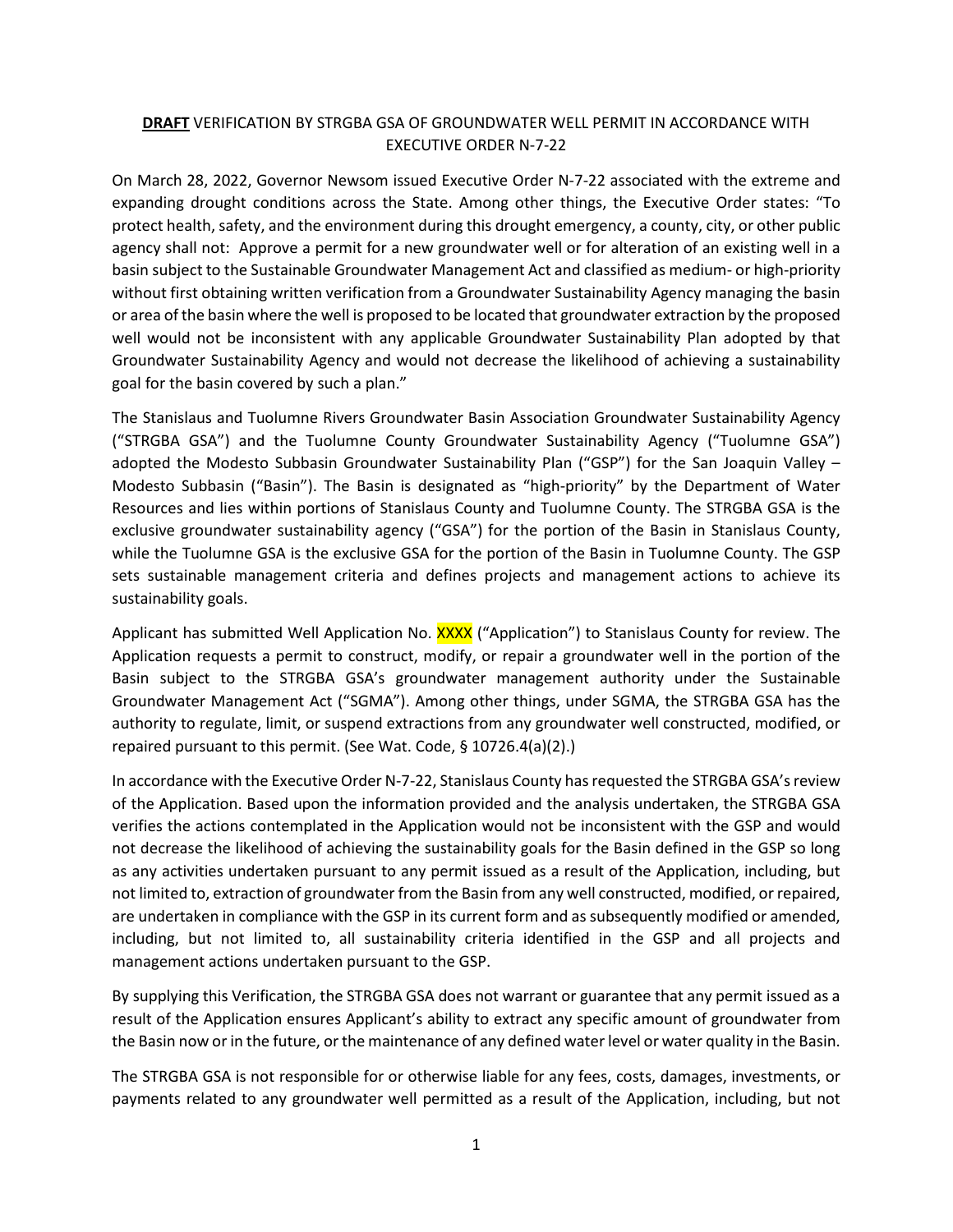limited to, pumping fees, extraction limits, costs related to well failure, well deepening, increased maintenance, replacement, or operational costs.

Applicant shall defend and indemnify the STRGBA GSA and its agents, officers, and employees ("STRGBA Parties") from any claim, action, liability, or proceeding against the STRGBA Parties arising out of the Application, including, but not limited to, the STRGBA GSA's review and verification of the Application pursuant to Executive Order N-7-22, the County of Stanislaus' review and action on the Application, the issuance of any permit on the Application, and any work or groundwater production undertaken pursuant to the Application. Applicant's obligations under this Agreement to defend and indemnify the STRGBA Parties shall include, but not be limited to, payment of all court costs and reasonable attorneys' fees, all litigation-related costs including STRGBA GSA staff costs incurred in support of the litigation, all costs of any judgments or awards against the STRGBA GSA, and/or all settlement costs, which arise out of the Application.

\_\_\_\_\_\_\_\_\_\_\_\_\_\_\_\_\_\_\_\_\_\_\_\_ \_\_\_\_\_\_\_\_\_\_\_\_\_\_\_\_\_\_\_

STRGBA GSA Date